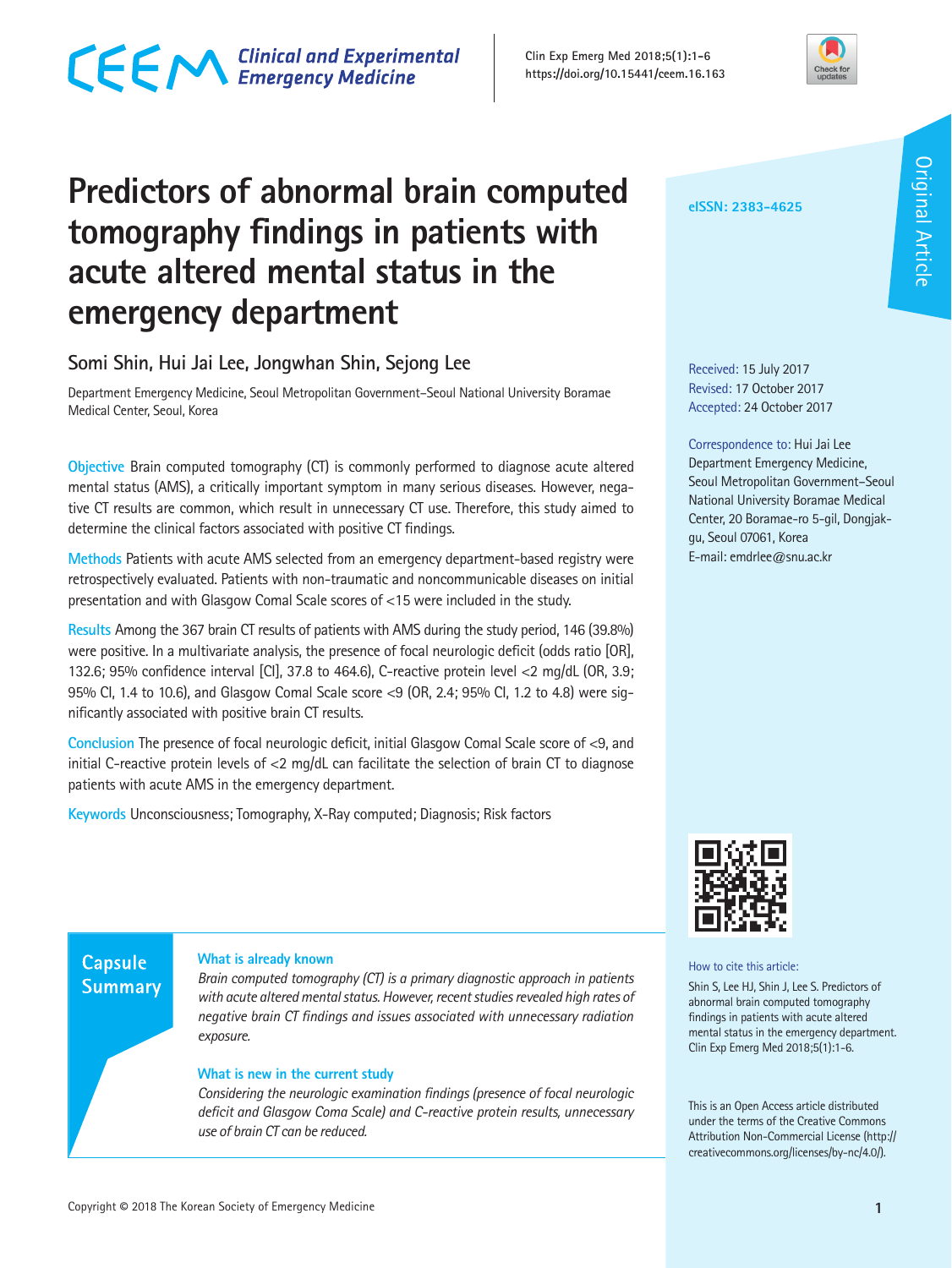# CEEM

#### **INTRODUCTION**

Altered mental status (AMS) is one of the most common chief complaints reported in 4% to 10% of emergency department (ED) patients.1-3 A wide range of clinical conditions can cause acute AMS, either direct central nervous system (CNS) pathologies such as stroke, seizure, and encephalitis or non-CNS-origin such as sepsis, metabolic imbalance, cardiogenic shock, and intoxication. Moreover, history taking in patients with AMS is, due to their condition, problematic. Thus, determining the exact etiology in patients with AMS is challenging for emergency physicians. $1,3$ 

Brain computed tomography (CT), the primary diagnostic tool to identify intracranial pathologies, has been recommended for AMS.<sup>1,3,4</sup> Unfortunately, brain CT has some limitations when used to diagnose non-intracranial pathology-related AMS.<sup>2,5,6</sup>

Studies evaluating the brain CT of patients with AMS without trauma were limited, as most previous studies investigated its effectiveness in patients with traumatic brain injuries. Therefore, this study aimed to evaluate the effectiveness of brain CT in patients with non-traumatic AMS and, consequently, determine the clinical characteristics predictive of positive brain CT findings in these patients.

#### **METHODS**

#### **Study setting**

This study was conducted at a single urban academic hospital with an annual ED census of 55,000. A retrospective ED-based registry of AMS was reviewed from April to December 2014. Nontrauma patients who had Glasgow Coma Scale (GCS) scores of ≤14 and presented to the ED with noncommunicable disease were enrolled in this study. Those who had previous neurologic deficit (modified Rankin Scale of ≥2), uncomplicated ethanol ingestion, cardiac arrest, aged <18 years, or recovered from mental illness at the time of the initial ED evaluation were excluded.

Basic patient characteristics such as age, sex, medical history and previous medications, initial vital signs, neurologic findings, initial laboratory test results, brain CT findings, and final diagnoses were collected. One senior resident (third or fourth year) or faculty of emergency medicine performed full neurologic exams in the patients to determine any cranial nerve abnormality, motor weakness, or cerebellar dysfunction. Only brain CT results conducted in the ED were included for evaluation. Brain CT findings, formal reports, and final diagnoses were reviewed by a faculty of emergency medicine. "Positive CT finding" was defined as the presence of abnormal findings suggestive of acute AMS. This study was approved by the institutional review board of the study hospital (16-2015-3), and written informed consents were waived.

#### **Table 1.** Clinical characteristics of patients with acute mental changes

|                                                 |                                    | <b>Brain CT</b>                    |                |
|-------------------------------------------------|------------------------------------|------------------------------------|----------------|
| Characteristics                                 | Done $(n = 367)$                   | Not done $(n=141)$                 | P-value        |
| Age (yr)                                        | $66.32 \pm 15.27$                  | $63.27 \pm 18.21$                  | 0.079          |
| Male                                            | 195 (52.0)                         | 66 (46.8)                          |                |
| Current-smoker                                  | 71 (19.3)                          | 17 (16.3)                          | 0.317          |
| Frequent alcohol drinking <sup>a)</sup>         | 35 (9.5)                           | 8(8.2)                             | 0.273          |
| Glasgow Coma Scale                              | $8.45 \pm 3.37$                    | $9.47 \pm 3.50$                    | 0.002          |
| Mental status                                   |                                    |                                    | 0.006          |
| Confusion                                       | 0(0)                               | 1(0.7)                             |                |
| Lethargy                                        | 223 (60.8)                         | 104 (73.8)                         |                |
| Stupor                                          | 66 (18.0)                          | 15 (10.6)                          |                |
| Semicoma                                        | 42 (11.4)                          | 6(4.3)                             |                |
| Coma                                            | 36 (9.8)                           | 15 (10.6)                          |                |
| Underlying conditions                           |                                    |                                    |                |
| Hypertension                                    | 166 (45.2)                         | 64 (45.4)                          | 0.981          |
| Diabetes mellitus                               | 110 (30.0)                         | 59 (41.8)                          | 0.015          |
| Malignancy                                      | 45 (12.3)                          | 22 (15.6)                          | 0.342          |
| Chronic liver disease<br>Chronic kidney disease | 35(9.5)<br>26(7.1)                 | 15 (10.6)<br>13(9.2)               | 0.709<br>0.418 |
| Cerebrovascular disease                         | 92(25.1)                           | 23 (16.3)                          | 0.029          |
| Parkinson's disease                             | 8(2.2)                             | 4(2.8)                             | 0.746          |
| Dementia                                        | 42 (11.4)                          | 16 (11.3)                          | >0.990         |
| Medication                                      |                                    |                                    |                |
| Psychotropic                                    | 39 (10.6)                          | 24 (17.0)                          | 0.050          |
| Anticonvulsant                                  | 21(5.7)                            | 12 (8.51)                          | 0.270          |
| Cardiovascular                                  | 177 (48.2)                         | 68 (48.2)                          | 0.861          |
| Opioid                                          | 6(1.6)                             | 5(3.5)                             | 0.192          |
| Medications for chronic                         | 25(6.8)                            | 9(6.8)                             | 0.892          |
| neurologic disorder                             |                                    |                                    |                |
| Initial vital signs                             |                                    |                                    |                |
| SBP (mmHg)                                      | $111.67 \pm 63.78$                 | $93.72 \pm 61.37$                  | 0.004          |
| DBP (mmHq)                                      | 62.90 ± 34.76                      | $54.67 \pm 3.95$                   | 0.016          |
| Heart rate (/min)                               | $88.58 \pm 23.97$                  | $91.96 \pm 22.14$                  | 0.214          |
| Respiratory rate (/min)                         | $16.68 \pm 8.39$                   | 15.66 ± 10.37                      | 0.299          |
| Body temperature (°C)                           | $36.55 \pm 1.03$                   | $36.51 \pm 1.04$                   | 0.106          |
| Laboratory results                              |                                    |                                    |                |
| WBC $(10^3/\mu L)$                              | $11.34 \pm 8.43$                   | $11.79 \pm 10.34$                  | 0.707          |
| Hemoglobin (g/dL)                               | $12.76 \pm 2.62$                   | $12.23 \pm 2.73$                   | 0.045          |
| Sodium (mM/L)                                   | $137.3 \pm 6.18$                   | $135.9 \pm 7.43$                   | 0.031          |
| Potassium (mM/L)                                | $4.10 \pm 0.84$                    | $4.25 \pm 1.09$                    | 0.150          |
| BUN (mg/dL)                                     | 25.96 ± 21.26                      | $26.97 \pm 20.46$                  | 0.629          |
| Creatinine (mg/dL)<br>Glucose (mg/dL)           | $1.82 \pm 7.65$<br>174.74 ± 127.03 | $1.58 \pm 1.65$<br>170.97 ± 151.20 | 0.717          |
| AST (IU/L)                                      | 67.82±170.79                       | $82.89 \pm 269.83$                 | 0.778<br>0.454 |
| ALT (IU/L)                                      | 31.55±71.73                        | $36.05 \pm 79.17$                  | 0.539          |
| Total bilirubin (mg/dL)                         | $1.48 \pm 2.24$                    | $1.54 \pm 2.39$                    | 0.781          |
| Albumin (g/dL)                                  | $3.83 \pm 2.13$                    | $3.60 \pm 0.63$                    | 0.212          |
| Creatine kinase (U/L)                           | 353.02 ± 772.33                    | 347.09 ± 704.58                    | 0.945          |
| C-reactive protein (mg/dL)                      | $3.21 \pm 6.86$                    | $4.55 \pm 8.53$                    | 0.098          |
| Neurologic exam                                 |                                    |                                    |                |
| Focal neurologic deficit <sup>b)</sup>          | 90(26.3)                           | 1(0.7)                             | < 0.001        |
| Cranial nerve abnormality                       | 49 (13.4)                          | 1(0.7)                             | < 0.001        |
| Extremity abnormality                           | 78 (21.3)                          | 1(0.7)                             | < 0.001        |
| Cerebellar abnormality                          | 1(0.3)                             | 0(0)                               | >0.990         |

Values are presented as mean  $\pm$  standard deviation or number (%).

CT, computed tomography; SBP, systolic blood pressure; DBP, diastolic blood pressure; WBC, white blood cell; BUN, blood urea nitrogen; AST, aspartate aminotransferase; ALT, alanine aminotransferase.

 $a$ ) > 4 days per week.  $b$ Cranial nerve, extremity, and cerebellar abnormality.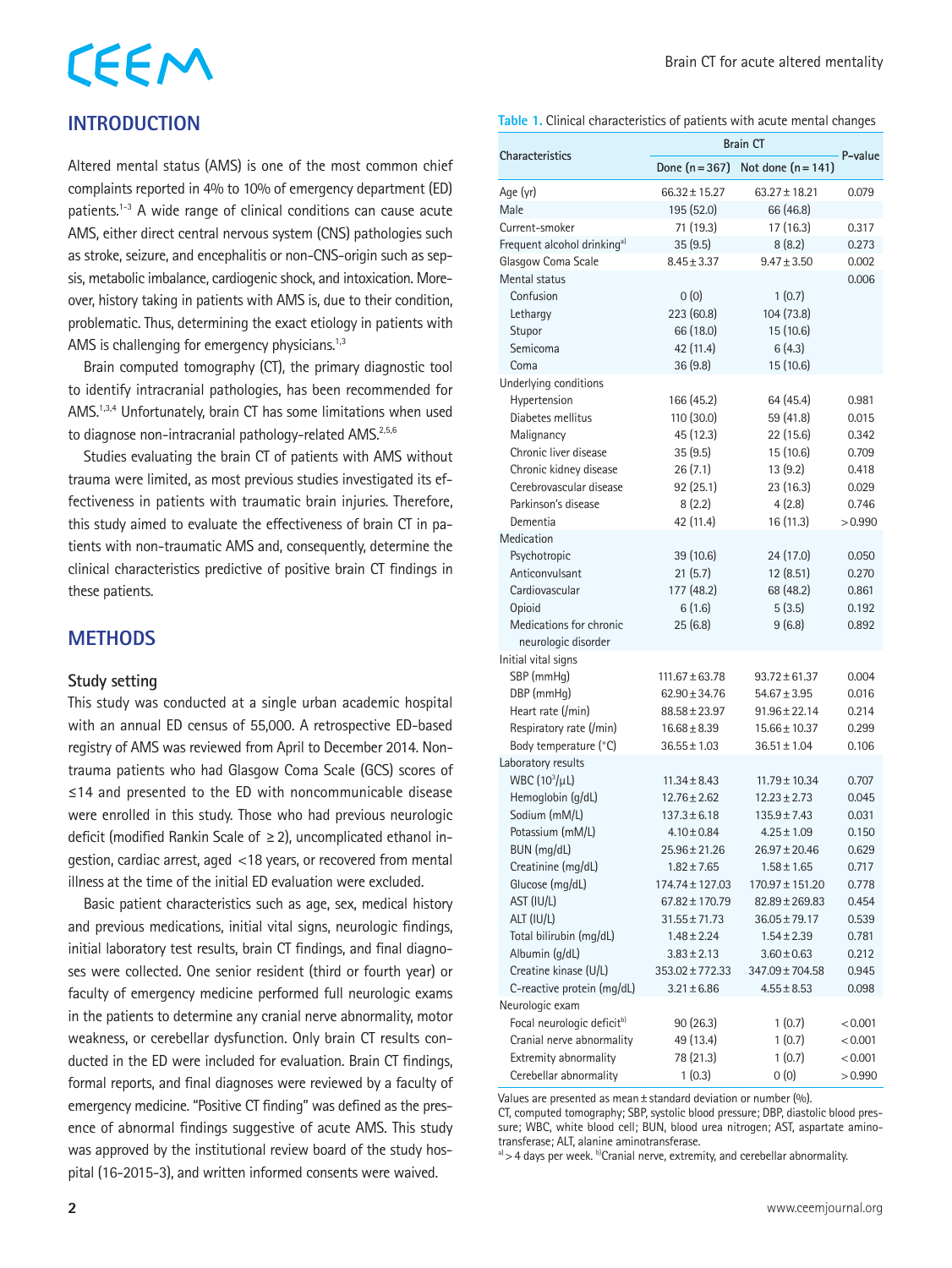#### **Statistical analysis**

Statistical analyses were performed using the IBM SPSS Statistics ver. 20 (IBM Corp., Armonk, NY, USA) and R ver. 3.3.1 (R Foundation for Statistical Computing, Vienna, Austria). Categorical variables were recorded as frequency with the corresponding percentage and compared using the chi-square or Fisher's exact test as appropriate. Continuous variables were expressed as the mean± standard deviation, and Student t-tests were performed. Multivariate logistic models were performed using the forward selection approach, and the results were recorded as adjusted odds ratio (OR) with 95% confidence interval (CI). Conditional Inference Tree Analysis was performed to generate a decision tree to predict positive brain CT results using the R package "Party" ver. 1.0- 25.<sup>7,8</sup> All statistical tests were two-tailed at 0.05 level of significance.

#### **RESULTS**

A total of 508 patients treated during the study period met the eligibility criteria and were enrolled in the registry. Among them, 367 (72.2%) patients had undergone brain CT in the ED. All patients with a focal neurologic deficit underwent brain CT, except one who underwent brain magnetic resonance imaging. Table 1 presents the baseline characteristics of the patients.

A total of 146 patients had positive CT findings: 81 (55.5%) had intracranial hemorrhage, 54 (37.0%) infarction, 10 (6.8%) tumor, and 1 (0.7%) brain swelling. The most common cause was cerebrovascular etiology (122, 83.6%) (Table 2). Table 3 shows the clinical parameters according to brain CT results.

| Etiology                    | CT negative | CT positive |
|-----------------------------|-------------|-------------|
| Cerebrovascular             | 5(2.3)      | 122 (83.6)  |
| CNS infection               | 4(1.8)      | 2(1.4)      |
| CNS tumor                   | 1(0.5)      | 5(3.4)      |
| Seizure/postictal confusion | 29(13.1)    | 6(4.1)      |
| Other CNS pathology         | 4(1.8)      | 1(0.7)      |
| <b>Sepsis</b>               | 27(12.2)    | 5(3.4)      |
| Hepatic encephalopathy      | 24 (10.9)   | 1(0.7)      |
| Hypoglycemia                | 18(8.1)     | 0(0)        |
| Other metabolic derangement | 32(14.5)    | 2(1.4)      |
| Cardiovascular              | 10(4.5)     | 0(0)        |
| Hypoxia                     | 6(2.7)      | 1(0.7)      |
| Drug intoxication           | 43 (19.5)   | 1(0.7)      |
| Psychiatric                 | 6(2.7)      | 0(0)        |
| Environmental injury        | 10(4.5)     | 0(0)        |
| Unknown                     | 2(0.9)      | 0(0)        |

Values are presented as number (%).

CT, computed tomography; CNS, central nervous system.



**Table 3.** Clinical characteristics and univariate analysis according to the result of brain CT

|                                         | CT findings                                   |                     |         |
|-----------------------------------------|-----------------------------------------------|---------------------|---------|
| <b>Characteristics</b>                  | Positive ( $n = 146$ ) Negative ( $n = 221$ ) | P-value             |         |
| Age (yr)                                | $65.93 \pm 15.48$                             | $66.58 \pm 15.16$   | 0.689   |
| Male                                    | 79 (54.1)                                     | 116 (52.5)          | 0.761   |
| Current-smoker                          | 30 (20.5)                                     | 41 (18.6)           |         |
| Frequent alcohol drinking <sup>a)</sup> | 18 (12.3)                                     | 17(7.7)             | 0.198   |
| GCS                                     | $7.82 \pm 3.31$                               | $8.86 \pm 3.17$     | 0.003   |
| Initial GCS $<$ 9                       | 84 (57.5)                                     | 99 (44.8)           | 0.017   |
| Mental status                           |                                               |                     | 0.032   |
| Confusion                               | 0(0)                                          | 0(0)                |         |
| Lethargy                                | 77 (52.8)                                     | 146 (66.1)          |         |
| Stupor                                  | 30 (20.5)                                     | 36 (16.3)           |         |
| Semicoma                                | 18 (12.3)                                     | 24 (10.9)           |         |
| Coma                                    | 21 (14.4)                                     | 15(6.8)             |         |
| Underlying conditions                   |                                               |                     |         |
| Hypertension                            | 66 (45.2)                                     | 100 (45.2)          | 0.924   |
| Diabetes mellitus                       | 30 (20.5)                                     | 80 (36.1)           | 0.002   |
| Malignancy                              | 15 (10.3)                                     | 30 (13.6)           | 0.002   |
| Chronic liver disease                   | 6(4.1)                                        | 29 (13.1)           | 0.004   |
| Chronic kidney disease                  | 5(3.4)                                        | 21(9.5)             | 0.029   |
| Cerebrovascular disease                 | 43 (29.5)                                     | 49 (22.2)           | 0.096   |
| Parkinson's disease                     | 1(0.7)                                        | 7(3.2)              | 0.115   |
| Dementia                                | 8(5.5)                                        | 34 (15.4)           | 0.004   |
| Medication                              |                                               |                     |         |
| Psychotropic                            | 7(4.8)                                        | 32 (14.5)           | 0.004   |
| Anticonvulsant                          | 5(3.4)                                        | 16(7.2)             | 0.136   |
| Cardiovascular                          | 71 (48.6)                                     | 106 (48.0)          | 0.699   |
| Opioid                                  | 2(1.4)                                        | 4(1.8)              | 0.766   |
| Medications for chronic                 | 6(4.1)                                        | 19 (8.6)            | 0.104   |
| neurologic disorder                     |                                               |                     |         |
| Initial vital sign                      |                                               |                     |         |
| SBP (mmHg)                              | $117.02 \pm 70.20$                            | $108.14 \pm 59.06$  | 0.208   |
| DBP (mmHg)                              | 64.90 ± 37.74                                 | $61.58 \pm 32.66$   | 0.385   |
| Heart rate (/min)                       | $83.40 \pm 23.00$                             | $91.83 \pm 24.04$   | 0.003   |
| Respiratory rate (/min)                 | $16.03 \pm 8.56$                              | $17.10 \pm 8.27$    | 0.235   |
| Body temperature (°C)                   | $36.40 \pm 0.83$                              | $36.64 \pm 1.13$    | 0.060   |
| Lab results                             |                                               |                     |         |
| WBC $(10^3/\mu L)$                      | $11.90 \pm 8.82$                              | $10.96 \pm 8.17$    | 0.337   |
| Hemoglobin (g/dL)                       | $13.30 \pm 2.48$                              | $12.41 \pm 2.66$    | 0.607   |
| Sodium (mM/L)                           | 137.78 ± 4.38                                 | 136.9 ± 7.12        | 0.187   |
| Potassium (mM/L)                        | $3.90 \pm 0.71$                               | $4.24 \pm 0.78$     | < 0.001 |
| BUN (mg/dL)                             | $22.78 \pm 18.84$                             | $28.07 \pm 22.51$   | 0.020   |
| Creatinine (mg/dL)                      | $1.24 \pm 1.43$                               | $2.19 \pm 9.78$     | 0.248   |
| Glucose (mg/dL)                         | $169.29 \pm 56.11$                            | 178.35±157.39       | 0.434   |
| AST (IU/L)                              | $44.62 \pm 51.64$                             | 83.14 ± 214.88      | 0.011   |
| ALT (IU/L)                              | $25.09 \pm 45.21$                             | 35.77±84.57         | 0.118   |
| Total bilirubin (mg/dL)                 | $1.23 \pm 1.00$                               | $1.64 \pm 2.76$     | 0.047   |
| Albumin (g/dL)                          | $4.14 \pm 3.28$                               | $3.62 \pm 0.62$     | 0.021   |
| Creatine kinase (U/L)                   | 296.61 ± 599.37                               | $389.28 \pm 865.01$ | 0.294   |
| CRP (mg/dL)                             | $1.40 \pm 3.41$                               | $4.41 \pm 8.17$     | < 0.001 |
| C-reactive protein < 2 mg/dL            | 125 (85.6)                                    | 151 (68.3)          | < 0.001 |
| Neurologic exam                         |                                               |                     |         |
| Focal neurologic deficit                | 87 (59.6)                                     | 3(1.4)              | < 0.001 |
| Cranial nerve abnormality               | 47 (32.2)                                     | 2(0.9)              | < 0.001 |
| Extremity abnormality                   | 76 (52.1)                                     | 2(0.9)              | < 0.001 |
| Cerebellar abnormality                  | 1(0.7)                                        | 0(0)                | 0.398   |

Values are presented as mean±standard deviation or number (%).

CT, computed tomography; GCS, Glasgow Coma Scale; SBP, systolic blood pressure; DBP, diastolic blood pressure; WBC, white blood cell; BUN, blood urea nitrogen; AST, aspartate aminotransferase; ALT, alanine aminotransferase.  $a)$  > 4 days per week.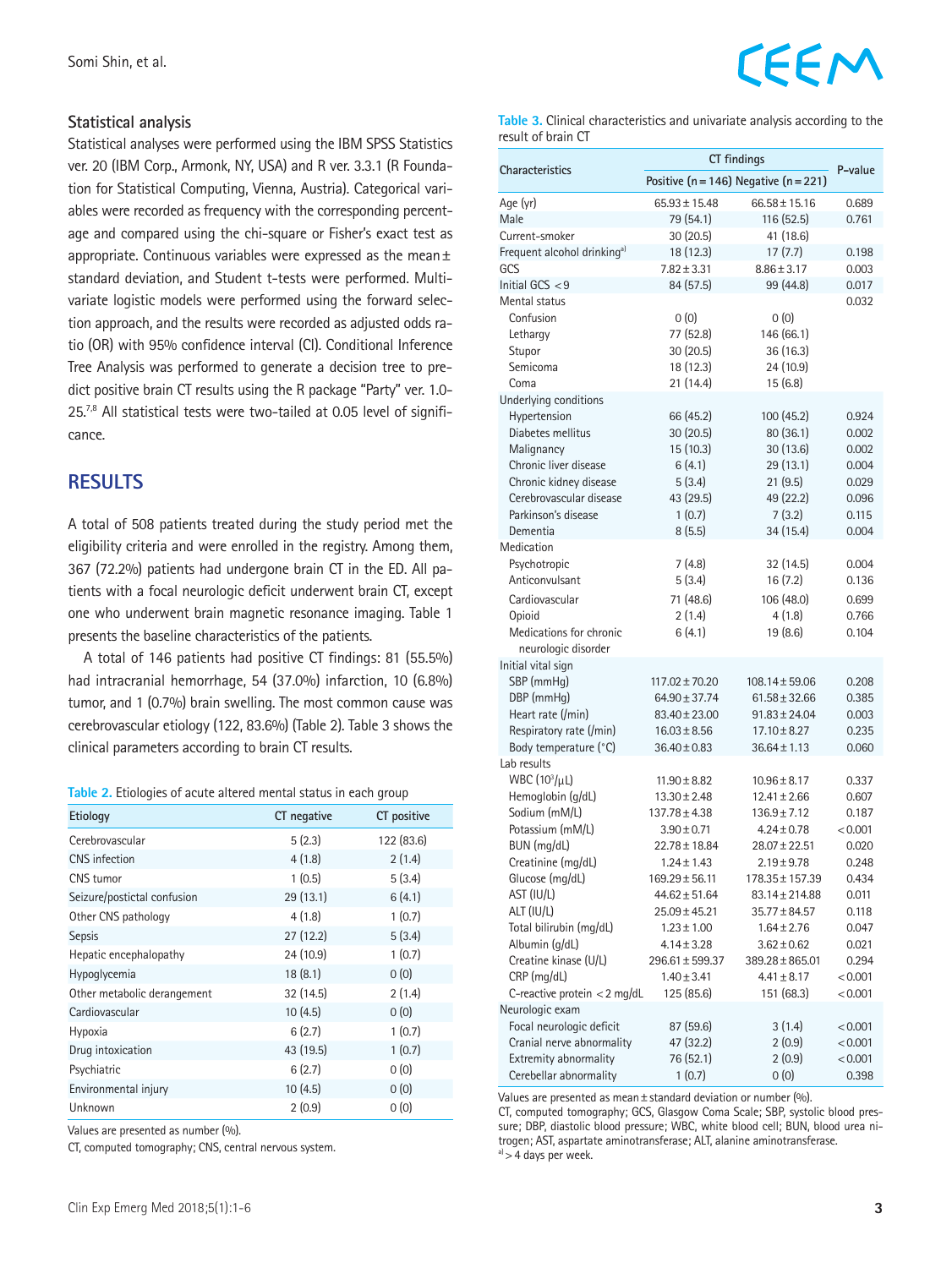### EEM

#### **Table 4.** Multivariate analysis results

| Variable                 | Adjusted<br>odds ratio | 95% Confidence<br>interval | P-value |
|--------------------------|------------------------|----------------------------|---------|
| Focal neurologic deficit | 132.6                  | 37.8-464.6                 | < 0.001 |
| Glasgow Coma Scale $< 9$ | 2.4                    | $1.2 - 4.8$                | 0.016   |
| C-reactive protein $<$ 2 | 3.9                    | $1.4 - 10.6$               | 0.008   |

In the multivariate analysis, the presence of focal neurologic deficit (OR, 132.6; 95% CI, 37.8 to 464.6), C-reactive protein (CRP) of <2 mg/dL (OR, 3.9; 95% CI, 1.4 to 10.6), and GCS score of <9 (OR, 2.4; 95% CI, 1.2 to 4.8) were significantly associated with positive brain CT results (Table 4).

To generate the decision tree in the Conditional Inference Tree Analysis, the presence of focal neurologic deficit was the primary predictive factor (96.7%) of positive CT result. In patients without focal neurologic deficit, 39 (37.5%) with positive CT scans had GCS scores of <9 and CRP levels of <2 mg/dL. Sixteen patients (11.7%) showed GCS scores of  $\geq$  9, and 4 (11.1%) had GCS scores of  $\lt 9$  and CRP levels of  $\ge 2$  mg/dL. The accuracy of the decision tree was 0.8311 (95% CI, 0.7887 to 0.868; P < 0.001) (Fig. 1).

#### **DISCUSSION**

Acute AMS caused by intracranial pathology usually requires immediate diagnosis and intervention. Brain CT is regarded as one of the essential approaches to manage AMS.<sup>4</sup> With technical advancements over the past decade, utilization of brain CT in the ED has continuously increased.<sup>9</sup> However, increased rates of CT use can expose patients to excessive levels of radiation and society to higher medical costs. One retrospective study that reviewed brain CT utilization in a single ED found that the rate of brain CT use had increased by 60% over a 7-year period; however, the diagnostic yield for intracranial hemorrhage had remained constant at approximately 3%.10

Therefore, several guidelines for brain CT have been developed, but are mostly relevant to traumatic brain injuries.<sup>11-13</sup> Moreover, studies on patients with AMS using brain CT were limited. Hardy and Brennan<sup>2</sup> evaluated the brain CT of elderly patients (aged >70 years) with acute confusion, noting that positive findings were detected in only 14%. Partel et al.<sup>6</sup> evaluated the brain CT data of poisoned patients with AMS, determining that no cases had abnormal CT findings and that brain CT was performed at a higher rate for these patients nonetheless.

Leong et al.<sup>5</sup> evaluated 382 brain CT scans performed on patients with AMS over the course of 11 months at a single ED. They reported that diastolic blood pressure of >80 mmHg, GCS score of <15, focal weakness, increasing plantar response, dilated pu-



**Fig. 1.** Conditional inference tree for positive computed tomography (CT) findings. A total of 90 patients had focal neurologic deficit, among whom 87 (96.7%) had positive CT findings (node 2). One hundred and four patients had Glasgow Coma Scale (GCS) scores of <9 and C-reactive protein (CRP) levels of <2 mg/dL; among them, 39 (37.5%) had positive CT findings (node 7). One hundred and thirty-seven patients had GCS scores of ≥9; among them, 16 (11.7%) had positive CT findings (node 4). Among the 36 patients with GCS scores of <9 and CRP levels of ≥2 mg/dL, 4 (11.1%) had positive CT findings (node 6).

pils, and use of antiplatelet and anticoagulant medications were factors associated with abnormal CT findings. In the present study, the following patient characteristics differed: first, the GCS scores in all patients were <15, and second, trauma patients were excluded. Furthermore, we evaluated laboratory test results that are crucially important for differential diagnosis in the ED, which were not included by Leong et al.<sup>5</sup>

In our analysis, the presence of focal neurologic deficit was a significant factor suggesting positive brain CT findings (Table 4 and Fig. 1). Only three (3.3%) patients with focal neurologic deficit had negative CT findings: two had an acute ischemic lesion on brain magnetic resonance imaging and one hypotension-caused AMS. Only one patient had cerebellar dysfunction, who needed a cerebellar function test requiring cooperation that is typically not possible in patients with AMS, which might affect the results.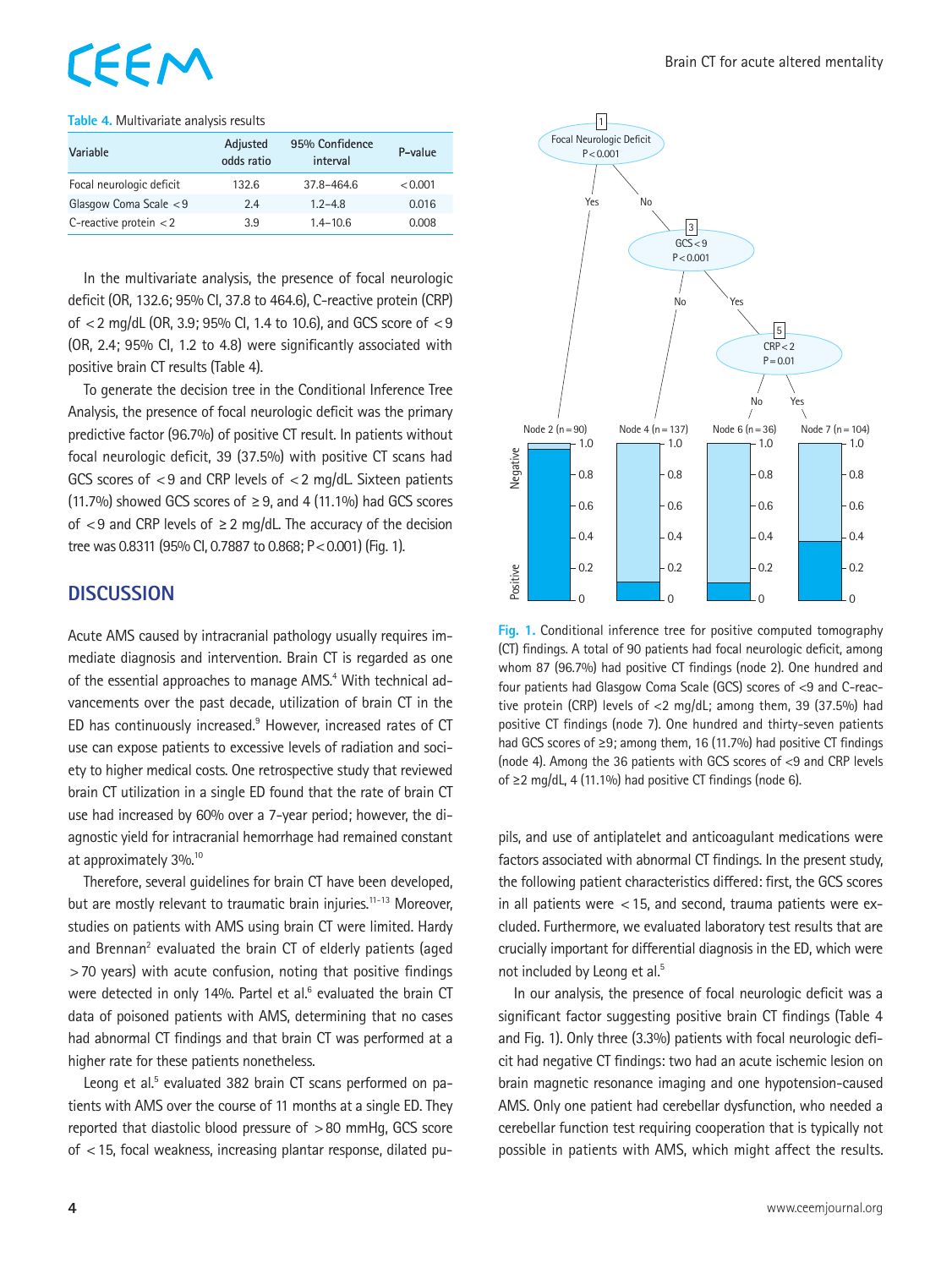### CEEM

Furthermore, changes in the mental status are relatively infrequent in patients with posterior circulation stroke.<sup>14</sup>

Based on our results, initial GCS scores of <9 and CRP levels of <2 mg/dL were also correlated with positive brain CT findings (Table 4 and Fig. 1). Traditionally, brain imaging studies have been recommended for patients with low GCS scores, a protocol supported by our results. $4,11,15$  Neurologic evaluation findings in patients with lower GCS scores  $(< 9)$  might be more limited and less accurate than those in patients with higher GCS scores, simply due to poor cooperation.<sup>3</sup> Neurologic evaluation may be easier and more accurate in patients with higher GCS scores.

CRP is a pentraxin released by the liver during the phase response of acute inflammatory reaction. Although every inflammatory condition can increase the CRP level, its high elevation is thought to be suggestive of infection. Patients with severe sepsis and septic shock had higher CRP levels than those with noninfectious systemic inflammatory response syndrome.16 In our study, lower CRP levels (<2 mg/dL) were associated with positive CT results (Table 3 and Fig. 1). Most patients with positive CT results (93.2%) have CNS pathology (cerebrovascular, CNS infection, CNS tumor, seizure/postictal confusion, and other CNS pathologies) (Table 2). CRP level can be also elevated in many CNS pathologies, such as ischemic stroke and brain hemorrhage. However, in these conditions, increased CRP levels occur several hours after the brain injury; therefore, routine evaluation of CPR levels is not recommended as an initial assessment, and these can affect our results.17,18

Based on the Conditional Inference Tree Analysis results, we suggest the following protocol: if the patient has focal neurologic deficit, brain CT should be performed (CT positivity rate, 96.7%); if the patient has no focal neurologic deficit and if the initial GCS score is  $<$  9 and CRP is  $<$  2 mg/dL, brain CT can be helpful (CT positivity rate, 37.5%); and if GCS score is ≥9 or <9 and CRP ≥2 mg/dL, brain CT might not be helpful (CT positivity rate, 11.7% and 11.1%, respectively) (Fig. 1). For the generalization of these results, an external validation study should be conducted.

More than 70% of patients included in the present study underwent brain CT, which is higher compared to relevant previous reports. This could have been influenced by the facts that cases of alcohol ingestion or of AMS in previously neurologically impaired patients were excluded from our study. The rate of positive findings on brain CT was 39.8%, which is not much lower than that of the previous studies (14%, 45%).<sup>2,5</sup> Regional and cultural factors, which should be noted here, can also affect the pattern of brain CT utilization.

The present study has several limitations. First, its design is retrospective. Patients without brain CT were excluded from the analysis, although if they had been included and had undergone brain CT, abnormal lesions might have also been found, which could have affected the results. The neurologic status of these patients changes easily, even in those with only minor medical conditions.<sup>1,3</sup> Moreover, in the retrospective setting, degrees of AMS are often difficult to understand, and, therefore, evaluate. Finally, the study lacks an ordering protocol for brain CT; instead, CT scans were conducted based on the attending physician's decision, which could have resulted in a selection bias. Large-scale prospective multicenter studies will overcome these limitations.

In conclusion, positive findings were detected in 39.8% of patients with acute AMS who underwent brain CT in the ED. Initial GCS scores of <9, CRP levels of <2 mg/dL, and presence of focal neurologic deficit were significantly associated with positive brain CT findings.

#### **CONFLICT OF INTEREST**

No potential conflict of interest relevant to this article was reported.

#### **ACKNOWLEDGMENTS**

This study is supported by a grant from the SNU EM Research Grant.

#### **REFERENCES**

- 1. Han JH, Wilber ST. Altered mental status in older patients in the emergency department. Clin Geriatr Med 2013;29:101- 36.
- 2. Hardy JE, Brennan N. Computerized tomography of the brain for elderly patients presenting to the emergency department with acute confusion. Emerg Med Australas 2008;20:420-4.
- 3. Kanich W, Brady WJ, Huff JS, et al. Altered mental status: evaluation and etiology in the ED. Am J Emerg Med 2002;20:613-7.
- 4. American College of Emergency Physicians. Clinical policy for the initial approach to patients presenting with altered mental status. Ann Emerg Med 1999;33:251-81.
- 5. Leong LB, Wei Jian KH, Vasu A, Seow E. Identifying risk factors for an abnormal computed tomographic scan of the head among patients with altered mental status in the emergency department. Eur J Emerg Med 2010;17:219-23.
- 6. Patel MM, Tsutaoka BT, Banerji S, Blanc PD, Olson KR. ED utilization of computed tomography in a poisoned population. Am J Emerg Med 2002;20:212-7.
- 7. Hothorn T, Hornik K, Zeileis A. Unbiased recursive partitioning: